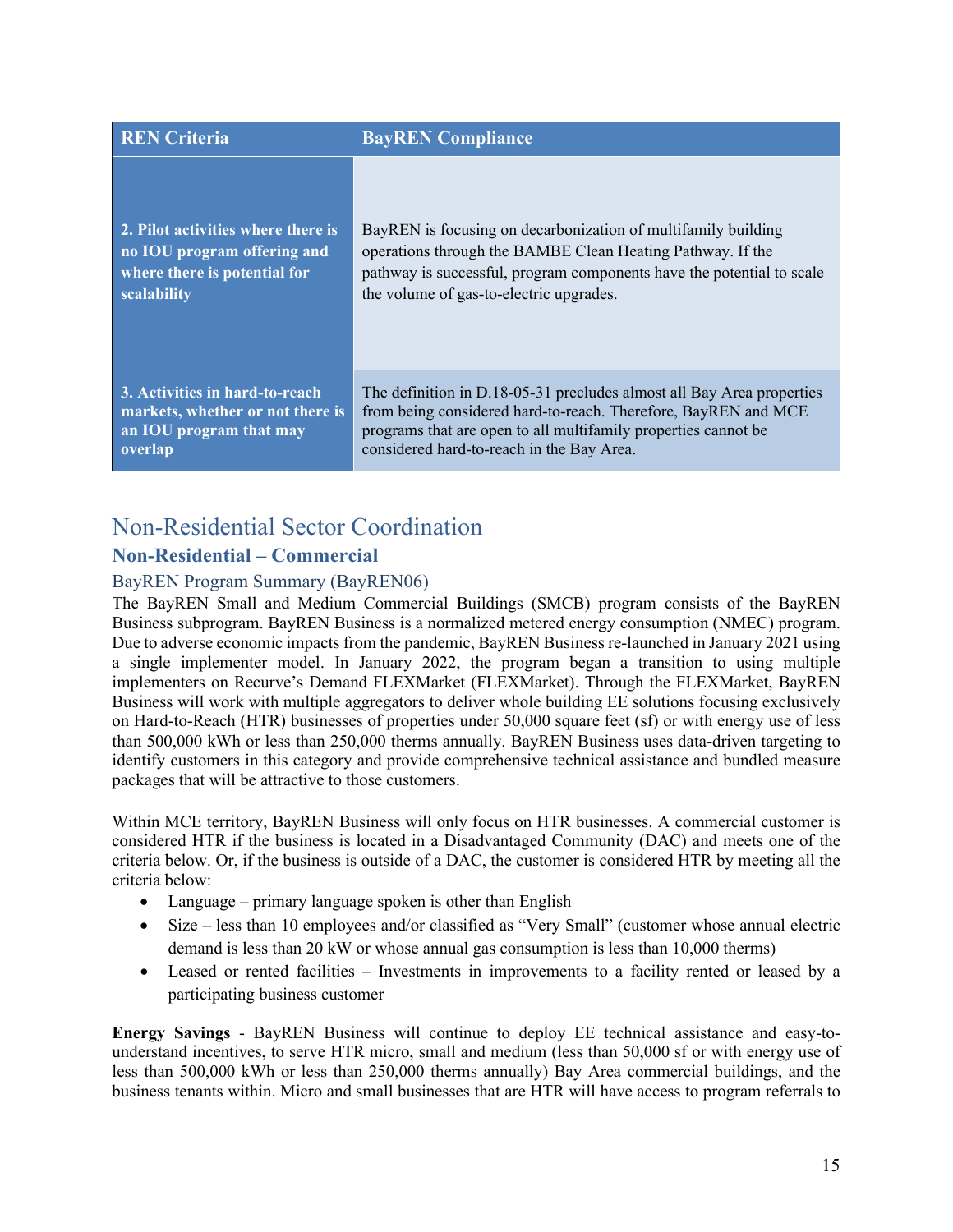other utility and CCA EE programs, as well as Mission Asset Fund's suite of small business loans. By working with the BayREN Business program's aggregators and Building Performance Advisor, business and property owners, as well as property managers, will receive easy-to-access technical assistance that will specialize in bundling cost-effective measures.

**Program Referral** – BayREN Business recognizes that not all small and medium businesses (SMBs) are ideal candidates for a NMEC program experience or fit the HTR definition. For instance, to be eligible for BayREN Business, the potential program participant's energy consumption baseline must be stable. An unstable baseline could adversely impact energy savings performance in the future. Therefore, instead of NMCE, such businesses would be best served by direct-install or point-of-sale rebate programs. As such, BayREN Business, acting through its Building Performance Advisor<sup>[14](#page-15-0)</sup>, endeavors to provide referrals to complimentary EE and financing programs (e.g. MCE's current commercial program to the benefit of the customers). Program referrals serve to help other utility and CCA programs achieve the five percent small commercial penetration target in D.18-05-041.[15](#page-15-1)

## MCE Program Summary (MCE02)

MCE's Commercial Upgrade Program (MCE02x) targets commercial customers in MCE's service area. New for 2022-2023, MCE organized its Commercial Program into participation pathways, with each pathway constituting its own program. In addition, MCE will be launching an equity-focused<sup>[16](#page-15-2)</sup> Commercial Program in early 2023, following a program design and solicitation phase in late 2022. The program IDs below refer to the following Commercial programs:

- MCE02A Commercial Deemed
- MCE02B Commercial Custom
- MCE02C Commercial Strategic Energy Management
- MCE02D Commercial Marketplace
- MCE17 Commercial Equity

MCE delivers the Commercial Program through partnerships with three different implementers – and each partner focuses on different customer sub-groups and delivery pathways in contributing to the overall Program goals. Collectively, the Commercial Upgrade Program serves nearly any non-residential customer within MCE's service area, and leverages custom, deemed, Normalized Metered Energy Consumption ("NMEC") and Strategic Energy Management ("SEM") participation pathways. The Commercial Equity Program is actively in development and will launch in early 2023.

In terms of budget and impact, the most significant component program is the MCE Commercial Efficiency Market –which leverages population-level NMEC, and scales up investment in energy efficiency projects within MCE's service area. The Commercial Efficiency Market a simple and flexible pathway for aggregators to participate. The program provides aggregators flexibility in determining cost-sharing (incentive payments) arrangements with customers. Payments to aggregators are grounded in the costeffective value of their projects – which is made possible by forecasting the avoided cost value of a project,

<span id="page-15-0"></span><sup>14</sup> The BayREN Building Advisor is a neutral, third-party advisor that provides technical assistance and program referrals – including programs of other program administrators – to small, medium and hard-to-reach businesses.  $15$  D.18-05-041, p. 28.

<span id="page-15-2"></span><span id="page-15-1"></span><sup>&</sup>lt;sup>16</sup> Designed to promote achievement of goals pursuant to Cal. Pub. Util. Comm'n, Environmental and Social Justice Action Plan version 2.0, (April 7, 2022), available at: https://www.cpuc.ca.gov/-/media/cpuc-

website/divisions/news-and-outreach/documents/news-office/key-issues/esj/esj-action-plan-v2jw.pdf.